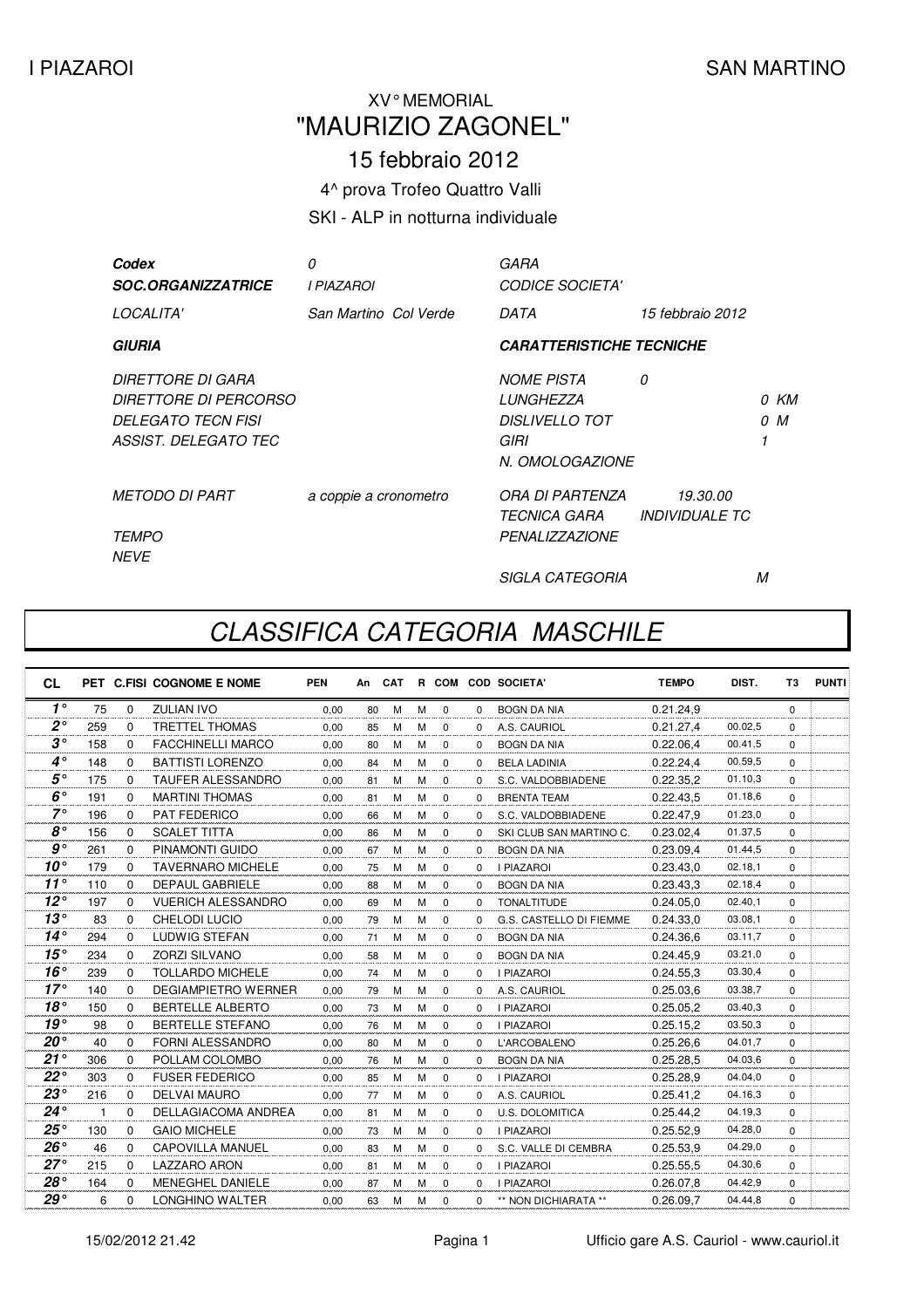| <b>CL</b>                    |            |             | PET C.FISI COGNOME E NOME                   | <b>PEN</b>   |          | An CAT |        |             |          | R COM COD SOCIETA'                 | <b>TEMPO</b>           | DIST.              | T3          | <b>PUNTI</b> |
|------------------------------|------------|-------------|---------------------------------------------|--------------|----------|--------|--------|-------------|----------|------------------------------------|------------------------|--------------------|-------------|--------------|
| $30^{\circ}$                 | 183        | 0           | PALLAVER FRANZ                              | 0,00         | 81       | м      | М      | 0           | 0        | <b>U.S. CORNACCI</b>               | 0.26.15.8              | 04.50,9            | 0           |              |
| $31^\circ$                   | 186        | 0           | CAGLIEROTTI FABRIZIO                        | 0,00         | 79       | М      | м      | 0           | 0        | <b>BOGN DA NIA</b>                 | 0.26.19,6              | 04.54,7            | 0           |              |
| $32^{\circ}$                 | 72         | 0           | <b>BRIOSI ALDO</b>                          | 0,00         | 68       | М      | M      | 0           | 0        | U.S. DOLOMITICA                    | 0.26.39.4              | 05.14,5            | 0           |              |
| $33^{\circ}$                 | 266        | 0           | TURRA PIERO                                 | 0,00         | 84       | М      | м      | 0           | 0        | I PIAZAROI                         | 0.26.59,9              | 05.35,0            | 0           |              |
| $34^{\circ}$                 | 112        | 0           | DEFLORIAN CLAUDIO                           | 0,00         | 64       | M      | M      | $\mathbf 0$ | 0        | U.S. DOLOMITICA                    | 0.27.00,8              | 05.35,9            | 0           |              |
| $35^{\circ}$                 | 200        | 0           | SIRAGNA MATTEO                              | 0,00         | 83       | М      | M      | $\mathbf 0$ | 0        | S.C. VALDOBBIADENE                 | 0.27.01,6              | 05.36,7            | 0           |              |
| $36^{\circ}$                 | 283        | 0           | LUDWIG GERHARD                              | 0,00         | 74       | М      | M      | $\mathbf 0$ | 0        | <b>BOGN DA NIA</b>                 | 0.27.12,7              | 05.47,8            | 0           |              |
| $37^\circ$                   | 91         | 0           | <b>GALLER GIANFRANCO</b>                    | 0,00         | 64       | М      | м      | 0           | 0        | U.S. CORNACCI                      | 0.27.16,8              | 05.51,9            | 0           |              |
| 38°                          | 213        | 0           | <b>CECCATO DINO</b>                         | 0,00         | 78       | M      | м      | 0           | 0        | SKI TEAM LAGORAI                   | 0.27.19,4              | 05.54,5            | 0           |              |
| $39^{\circ}$                 | 223        | 0           | VARESCO ALFREDO                             | 0,00         | 64       | M      | М      | 0           | 0        | U.S. STELLA ALPINA                 | 0.27.19,7              | 05.54,8            | $\mathbf 0$ |              |
| 40°                          | 247        | 0           | <b>ZASSO DEVIS</b>                          | 0,00         | 82       | М      | M      | 0           | 0        | TEAM KIWI SPORTS                   | 0.27.27,8              | 06.02,9            | 0           |              |
| $41^{\circ}$                 | 190        | 0           | LOSS PIERALBINO                             | 0,00         | 62       | М      | м      | $\mathbf 0$ | 0        | I PIAZAROI                         | 0.27.29,6              | 06.04,7            | 0           |              |
| 41 $^{\circ}$                | 237        | 0           | DOFF BRUNO                                  | 0,00         | 62       | М      | м      | 0           | 0        | I PIAZAROI                         | 0.27.29,6              | 06.04,7            | 0           |              |
| $43^{\circ}$                 | 59         | 0           | <b>GINAMMI MARCO</b>                        | 0,00         | 61       | М      | M      | $\mathbf 0$ | 0        | SKI TEAM LAGORAI                   | 0.27.30,9              | 06.06,0            | 0           |              |
| 44°                          | 142        | 0           | <b>BRUNET MARCO</b>                         | 0,00         | 69       | М      | м      | 0           | 0        | I PIAZAROI                         | 0.27.39,7              | 06.14,8            | 0           |              |
| $45^{\circ}$                 | 43         | $\mathbf 0$ | <b>VIGNAZIA LUCA</b>                        | 0,00         | 74       | м      | M      | 0           | 0        | SC SKI COLLEGE VENETO              | 0.27.42,2              | 06.17,3            | 0           |              |
| $46^{\circ}$                 | 187        | 0           | PANIZ MATTEO                                | 0,00         | 77       | М      | м      | 0           | 0        | S.C. VALDOBBIADENE                 | 0.27.47,2              | 06.22,3            | 0           |              |
| $47^{\circ}$                 | 273        | 0           | LIRA GIANCARLO                              | 0,00         | 65       | М      | М      | $\mathbf 0$ | 0        | I FAVOLENZE                        | 0.27.50,9              | 06.26,0            | 0           |              |
| 48°                          | 256        | 0           | ZAGONEL JOHNNY                              | 0,00         | 73       | M      | М      | 0           | 0        | <b>I PIAZAROI</b>                  | 0.27.52,0              | 06.27,1            | 0           |              |
| 49°                          | 207        | 0           | <b>ILLI ALESSIO</b>                         | 0,00         | 75       | M      | M      | 0           | 0        | S.C. VALDOBBIADENE                 | 0.27.57,3              | 06.32,4            | 0           |              |
| $50^{\circ}$                 | 123        | 0           | DELLAMARIA FRANCO                           | 0,00         | 73       | М      | м      | 0           | 0        | SKI TEAM LAGORAI                   | 0.28.01.4              | 06.36,5            | 0           |              |
| $50^{\circ}$                 | 145        | 0           | <b>DEFLORIAN WILLI</b>                      | 0,00         | 67       | М      | M      | 0           | 0        | A.S. CAURIOL                       | 0.28.01,4              | 06.36,5            | 0           |              |
| $52^{\circ}$                 | 203        | 0           | <b>SCALET ONORINO</b>                       | 0,00         | 56       | М      | м      | 0           | 0        | I PIAZAROI                         | 0.28.22,8              | 06.57,9            | 0           |              |
| $53^{\circ}$                 | 232        | 0           | DELLA DORA GABRIELE                         | 0,00         | 84       | М      | M      | $\mathbf 0$ | 0        | SKI TEAM LAGORAI                   | 0.28.23,9              | 06.59,0            | 0           |              |
| $54^{\circ}$                 | 2          | 0           | DELLAGIACOMA GIUSEPPE                       | 0,00         | 78       | M      | м      | 0           | 0        | U.S. DOLOMITICA                    | 0.28.42,6              | 07.17,7            | 0           |              |
| $55^{\circ}$                 | 122        | 0           | DELLA GIACOMA MAURO                         | 0,00         | 65       | M      | M      | 0           | 0        | <b>U.S. DOLOMITICA</b>             | 0.28.43,3              | 07.18,4            | 0           |              |
| 56°                          | 86         | 0           | <b>ZULIAN UMBERTO</b>                       | 0,00         | 67       | M      | M      | 0           | 0        | <b>BOGN DA NIA</b>                 | 0.28.44,7              | 07.19.8            | 0           |              |
| 57°                          | 299        | 0           | <b>GIOVANELLI MATTEO</b>                    | 0,00         | 83       | M      | M      | 0           | 0        | I PIAZAROI                         | 0.28.50,7              | 07.25,8            | 0           |              |
| $58^{\circ}$                 | 50         | 0           | DAL CORTIVO GRAZIANO                        | 0,00         | 72       | М      | м      | 0           | 0        | <b>I PIAZAROI</b>                  | 0.28.56,9              | 07.32,0            | 0           |              |
| 59°                          | 165        | 0           | <b>DEFLORIAN GIORGIO</b>                    | 0,00         | 64       | M      | M      | 0           | 0        | U.S. CORNACCI                      | 0.29.11,6              | 07.46,7            | 0           |              |
| $60^{\circ}$                 | 70         | 0           | MAZZERBO WALTER                             | 0,00         | 61       | М      | M      | $\mathbf 0$ | 0        | <b>GST VILLAZZANO</b>              | 0.29.29,7              | 08.04,8            | 0           |              |
| $61^\circ$                   | 271        | 0           | <b>ALLEGRETTO DENIS</b>                     | 0,00         | 69       | М      | м      | 0           | 0        | I PIAZAROI                         | 0.29.39,9              | 08.15,0            | 0           |              |
| $62^{\circ}$                 | 159        | $\mathbf 0$ | <b>GUASINA GIORGIO</b>                      | 0,00         | 61       | м      | м      | 0           | 0        | <b>SCI CAI SCHIO</b>               | 0.29.41,0              | 08.16,1            | 0           |              |
| 63°                          | 55         | 0           | <b>VARESCO RICCARDO</b>                     | 0,00         | 71       | M      | м      | 0           | 0        | A.S. CAURIOL                       | 0.29.42,7              | 08.17,8            | 0           |              |
| 64°                          | 192        | 0           | VANZO GIAMBATTISTA                          | 0,00         | 79       | М      | М      | 0           | 0        | <b>VV.F.MOENA</b>                  | 0.29.49,2              | 08.24,3            | 0           |              |
| 65°                          | 255        | 0           | <b>CAMPIONI MAURO</b>                       | 0,00         | 64       | М      | М      | 0           | $\Omega$ | U.S. CORNACCI                      | 0.29.49,6              | 08.24,7            | 0           |              |
| 66°                          | 94         | 0           | <b>ZANON GIUSEPPE</b>                       | 0,00         | 73       | M      | M      | $\mathbf 0$ | 0        | <b>U.S. CORNACCI</b>               | 0.29.54.9              | 08.30,0            | 0           |              |
| $67^\circ$                   | 82         | $\Omega$    | DELUGAN MARCO                               | 0,00         | 66       | M      | M      | $\Omega$    | $\Omega$ | U.S. DOLOMITICA                    | 0.29.55,5              | 08.30,6            | $\Omega$    |              |
| 68°                          | 106        | 0           | VANZETTA TIZIANO                            | 0,00         | 88       | M      | M      | 0           | 0        | A.S. CAURIOL                       | 0.30.01,6              | 08.36,7            | 0           |              |
| $69^\circ$                   | 74         | 0           | SALVADORI IVAN                              | 0,00         | 85       | м      | М      | 0           | 0        | SKI CLUB SAN MARTINO C.            | 0.30.11,7              | 08.46,8            | 0           |              |
| $70^{\circ}$                 | 240        | 0           | CHIOVA ANDREA                               | 0,00         | 86       | M      | M      | 0           | 0        | <b>BRENTA TEAM</b>                 | 0.30.11,9              | 08.47,0            | 0           |              |
| $71^\circ$                   | 63         | 0           | DANTONE ENNIO                               | 0,00         | 54       | M      | M      | 0           | 0        | <b>BOGN DA NIA</b>                 | 0.30.15,8              | 08.50,9            | 0           |              |
| $72^{\circ}$                 | 4          | 0           | DAGOSTIN RICCARDO                           | 0,00         | 56       | M      | М      | 0           | 0        | U.S. DOLOMITICA                    | 0.30.30,6              | 09.05,7            | $\mathbf 0$ |              |
| $73^{\circ}$                 | 272        | 0           | <b>TOLL DIETMAR</b>                         | 0,00         | 78       | M      | M      | 0           | 0        | BOGN DA NIA                        | 0.30.36,3              | 09.11,4            | 0           |              |
| $74^{\circ}$<br>$75^{\circ}$ | 310        | 0           | BONINSEGNA LUCA                             | 0,00         | 86       | M      | м      | 0           | 0        | I PIAZAROI                         | 0.30.38,7              | 09.13,8            | 0           |              |
| $76^{\circ}$                 | 204        | 0           | <b>VOLTOLINI ROBERTO</b>                    | 0,00         | 75       | M      | M      | 0           | 0        | S.C. PEDEMONTANA DEL GF            | 0.30.43,5              | 09.18,6            | 0           |              |
| $77^\circ$                   | 285        | 0<br>0      | TREBO DAVIDE                                | 0,00         | 80       | M      | M      | 0           | 0        | L'ARCOBALENO                       | 0.30.44,2              | 09.19,3<br>09.22,0 | 0           |              |
| $78^\circ$                   | 139<br>38  | 0           | <b>GERONAZZO ANDREA</b><br>VANZETTA GIACOMO | 0,00         | 75       | M      | M      | 0<br>0      | 0        | S.C. VALDOBBIADENE                 | 0.30.46,9              | 09.22,8            | 0<br>0      |              |
| $79^{\circ}$                 | 257        | 0           | ZORZI CARLO                                 | 0,00<br>0,00 | 86<br>58 | M<br>M | M<br>M | 0           | 0<br>0   | A.S. CAURIOL<br>U.S. STELLA ALPINA | 0.30.47,7<br>0.30.47,8 | 09.22,9            | 0           |              |
| 80°                          | 141        | 0           | <b>GABRIELLI ANDREA</b>                     | 0,00         |          | М      | M      | 0           | 0        | SKI CLUB SAN MARTINO C.            | 0.30.48,0              | 09.23,1            | 0           |              |
| $81^\circ$                   | 37         | 0           | <b>SLONGO GIAMPIETRO</b>                    | 0,00         | 75       | М      | М      | 0           | 0        | TEAM CAVERSON NIGHT                | 0.30.54,8              | 09.29,9            | 0           |              |
| 82 $^{\circ}$                | 270        | 0           | <b>RASOM LUIGI</b>                          | 0,00         | 56       |        | М      | 0           | 0        | ** NON DICHIARATA **               | 0.31.06,4              | 09.41,5            | 0           |              |
| $83^{\circ}$                 | 227        | 0           | <b>GABRIELI ANDREA</b>                      | 0,00         | 80<br>80 | м<br>M | M      | 0           | 0        | SKI TEAM LAGORAI                   | 0.31.09,5              | 09.44,6            | 0           |              |
| $84^{\circ}$                 | 280        | 0           | <b>TORGHELE GABRIELE</b>                    | 0,00         | 76       | M      | M      | 0           | 0        | I FAVOLENZE                        | 0.31.23,5              | 09.58,6            | 0           |              |
| $85^{\circ}$                 | 108        | 0           | ORLER SIMONE                                | 0,00         | 84       | M      | M      | 0           | 0        | I PIAZAROI                         | 0.31.24,4              | 09.59,5            | 0           |              |
| $86^{\circ}$                 | 167        | 0           | PELLEGRIN ANDREAS                           | 0,00         | 81       | M      | м      | 0           | 0        | BOGN DA NIA                        | 0.31.34,7              | 10.09,8            | 0           |              |
| $87^\circ$                   | 184        | 0           | SOMMAVILLA BRUNO                            | 0,00         | 72       | M      | M      | 0           | 0        | <b>BELA LADINIA</b>                | 0.31.40,9              | 10.16,0            | 0           |              |
| $88^{\circ}$                 | 253        | 0           | COMARELLA MASSIMO                           | 0,00         | 70       | м      | M      | 0           | 0        | S.C. VALDOBBIADENE                 | 0.31.47,2              | 10.22,3            | 0           |              |
| 89°                          | 313        | 0           | DAVARDA RINALDO                             | 0,00         | 59       | М      | М      | 0           | 0        | <b>BOGN DA NIA</b>                 | 0.31.49,4              | 10.24,5            | 0           |              |
| $90^{\circ}$                 | 312        | 0           | ROMAGNA STEFANO                             | 0,00         | 87       | М      | М      | 0           | 0        | I PIAZAROI                         | 0.31.50,3              | 10.25,4            | 0           |              |
| $91^{\circ}$                 | 224        | 0           | <b>MASOCH MAURO</b>                         | 0,00         | 88       | M      | M      | 0           | 0        | ** NON DICHIARATA **               | 0.31.52,5              | 10.27,6            | 0           |              |
|                              |            |             |                                             |              |          |        |        |             |          |                                    |                        |                    |             |              |
|                              |            |             |                                             |              |          |        |        |             |          |                                    |                        |                    |             |              |
| $92^{\circ}$<br>$93^{\circ}$ | 219<br>300 | 0<br>0      | JAGHER ALBERTO<br><b>BETTEGA ELIO</b>       | 0,00<br>0,00 | 63<br>64 | M<br>M | M<br>M | 0<br>0      | 0<br>0   | I PIAZAROI<br>I PIAZAROI           | 0.31.53,8<br>0.31.59,5 | 10.28,9<br>10.34,6 | 0<br>0      |              |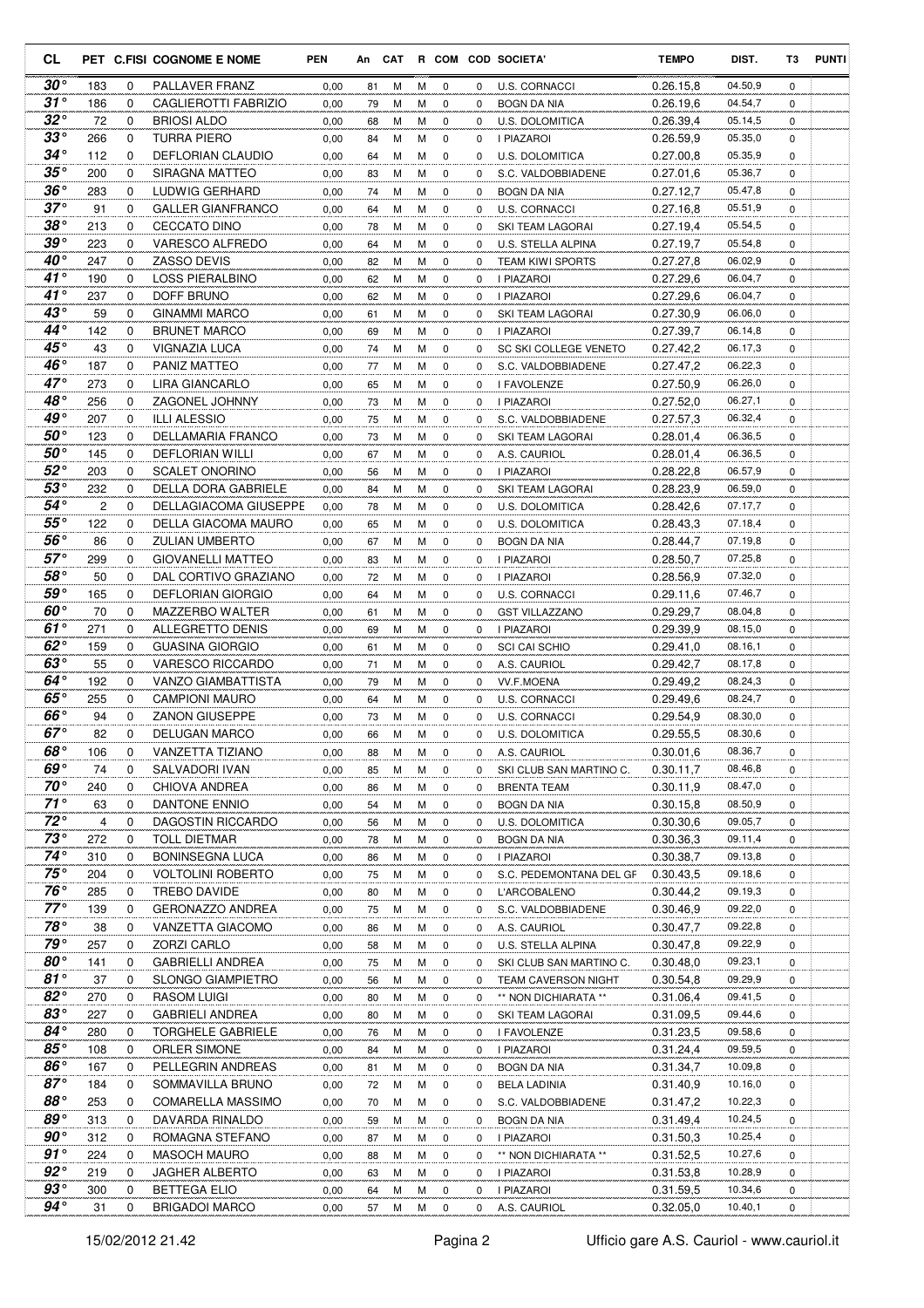| CL                         |           |             | PET C.FISI COGNOME E NOME                 | PEN          |          | An CAT |        |                  |          | R COM COD SOCIETA'                        | <b>TEMPO</b>           | DIST.              | T3          | <b>PUNTI</b> |
|----------------------------|-----------|-------------|-------------------------------------------|--------------|----------|--------|--------|------------------|----------|-------------------------------------------|------------------------|--------------------|-------------|--------------|
| $95^{\circ}$               | 125       | 0           | <b>BISATO DEVIS</b>                       | 0,00         | 67       | М      | М      | 0                | 0        | SKI TEAM LAGORAI                          | 0.32.17,6              | 10.52,7            | $\mathbf 0$ |              |
| $96^{\circ}$               | 135       | 0           | MARMOLADA LUCA                            | 0,00         | 72       | М      | м      | 0                | 0        | <b>TEAM CAVERSON NIGHT</b>                | 0.32.18.2              | 10.53,3            | 0           |              |
| $97^\circ$                 | 10        | 0           | CASAGRANDE CLAUDIO                        | 0,00         | 45       | М      | M      | $\mathbf 0$      | 0        | I PIAZAROI                                | 0.32.28,1              | 11.03,2            | $\mathbf 0$ |              |
| $98^{\circ}$               | 68        | 0           | <b>FINAZZER OSVALDO</b>                   | 0,00         | 54       | М      | М      | 0                | 0        | BOGN DA NIA                               | 0.32.34,6              | 11.09,7            | 0           |              |
| $99^{\circ}$               | 65        | 0           | <b>GANDINI LUIGI</b>                      | 0,00         | 57       | M      | M      | 0                | 0        | BOGN DA NIA                               | 0.32.40,9              | 11.16,0            | 0           |              |
| 100 $^{\circ}$             | 102       | 0           | <b>MARCON PAOLO</b>                       | 0,00         | 86       | М      | M      | 0                | $\Omega$ | ** NON DICHIARATA **                      | 0.32.41,9              | 11.17,0            | 0           |              |
| 101 $^{\circ}$             | 225       | $\mathbf 0$ | <b>GUARIENTO GIUSEPPE</b>                 | 0,00         | 50       | М      | M      | $\mathbf 0$      | 0        | <b>MONTANAIA RACING</b>                   | 0.32.48,6              | 11.23,7            | 0           |              |
| $102^\circ$                | 214       | $\mathbf 0$ | FONTANA ELMAR                             | 0,00         | 81       | М      | M      | 0                | 0        | <b>I PIAZAROI</b>                         | 0.32.57,2              | 11.32,3            | 0           |              |
| 103°                       | 235       | $\mathbf 0$ | <b>BUSACCA CLAUDIO</b>                    | 0,00         | 68       | м      | М      | 0                | 0        | SKI TEAM LAGORAI                          | 0.33.03,8              | 11.38,9            | $\mathbf 0$ |              |
| 104 $^{\circ}$<br>105°     | 128       | 0           | GIURI ADOLFO                              | 0,00         | 66       | м      | М      | 0                | 0        | <b>U.S. DOLOMITICA</b>                    | 0.33.05,4              | 11.40,5            | 0           |              |
| $106^\circ$                | 296       | 0           | LORETTI FABIO                             | 0,00         | 65       | м      | м      | 0                | $\Omega$ | I PIAZAROI                                | 0.33.05,7              | 11.40,8<br>11.57,0 | 0           |              |
| $107^\circ$                | 64<br>131 | 0<br>0      | DELLA PIETRA JOHN FRAN<br>DONAZZOLO PAOLO | 0,00         | 55       | М<br>М | M<br>M | $\mathbf 0$<br>0 | 0<br>0   | <b>TEAM CAVERSON NIGHT</b>                | 0.33.21,9              | 12.15,6            | 0<br>0      |              |
| $108^\circ$                | 36        | $\mathbf 0$ | <b>MORANDINI GIANCARLO</b>                | 0,00<br>0,00 | 72<br>66 | М      | M      | $\mathbf 0$      | 0        | S.C. LA VALLE AGORDINA<br>U.S. DOLOMITICA | 0.33.40,5<br>0.33.49,9 | 12.25,0            | 0           |              |
| 109°                       | 58        | $\mathbf 0$ | <b>TAUFER DANIEL</b>                      | 0,00         | 86       | м      | M      | 0                | 0        | I PIAZAROI                                | 0.33.58,1              | 12.33,2            | 0           |              |
| 110 $^{\circ}$             | 246       | $\mathbf 0$ | <b>SERAFINI IVO</b>                       | 0,00         | 65       | М      | M      | 0                | 0        | <b>TEAM CAVERSON NIGHT</b>                | 0.34.03.2              | 12.38,3            | $\mathbf 0$ |              |
| 111 $^{\circ}$             | 297       | 0           | LUCCI ALESSANDRO                          | 0,00         | 70       | М      | M      | 0                | 0        | I PIAZAROI                                | 0.34.04,6              | 12.39,7            | 0           |              |
| 112 $^{\circ}$             | 127       | 0           | <b>LOSS LUCIANO</b>                       | 0,00         | 72       | M      | М      | 0                | 0        | <b>I PIAZAROI</b>                         | 0.34.05.2              | 12.40,3            | $\mathbf 0$ |              |
| 113 $^{\circ}$             | 173       | 0           | DEBERTOLIS RICCARDO                       | 0,00         | 73       | M      | М      | 0                | 0        | I PIAZAROI                                | 0.34.05.8              | 12.40,9            | 0           |              |
| $114^\circ$                | 126       | 0           | DE FAVERI ANDREA                          | 0,00         | 68       | M      | M      | $\mathbf 0$      | 0        | A.S. CAURIOL                              | 0.34.10.5              | 12.45,6            | $\mathbf 0$ |              |
| 115°                       | 286       | 0           | <b>LENZI ROBERTO</b>                      | 0,00         | 60       | М      | М      | 0                | 0        | I FAVOLENZE                               | 0.34.30,4              | 13.05,5            | 0           |              |
| $116^\circ$                | 152       | 0           | <b>MARCHET ROBERTO</b>                    | 0,00         | 62       | M      | M      | 0                | 0        | <b>TEAM CAVERSON NIGHT</b>                | 0.34.36,4              | 13.11,5            | 0           |              |
| $117^\circ$                | 193       | 0           | <b>LORENZ VALERIO</b>                     | 0,00         | 61       | М      | М      | 0                | 0        | <b>BOGN DA NIA</b>                        | 0.34.42,9              | 13.18,0            | 0           |              |
| 118 $^{\circ}$             | 13        | $\mathbf 0$ | ZAGONEL MARCO                             | 0,00         | 79       | M      | M      | 0                | 0        | I PIAZAROI                                | 0.34.52,1              | 13.27,2            | 0           |              |
| 119°                       | 304       | 0           | COLLAVO MASSIMO                           | 0,00         | 71       | М      | M      | 0                | 0        | S.C. VALDOBBIADENE                        | 0.35.11,0              | 13.46,1            | 0           |              |
| 120°                       | 78        | $\mathbf 0$ | <b>CEOL PIERGIORGIO</b>                   | 0,00         | 68       | M      | M      | 0                | 0        | U.S. CERMIS                               | 0.35.13,0              | 13.48,1            | $\mathbf 0$ |              |
| 121 $^{\circ}$             | 208       | 0           | PERGHER MATTEO                            | 0,00         | 76       | М      | M      | 0                | 0        | A.S. CAURIOL                              | 0.35.14,3              | 13.49,4            | 0           |              |
| 122 $^{\circ}$             | 111       | 0           | <b>ZANIN DANIELE</b>                      | 0,00         | 83       | М      | M      | $\mathbf 0$      | 0        | ** NON DICHIARATA **                      | 0.35.20,6              | 13.55,7            | 0           |              |
| $123^\circ$                | 230       | 0           | DA RUGNA FRANCO                           | 0,00         | 60       | М      | М      | 0                | 0        | G.S. LAMON                                | 0.35.51,8              | 14.26,9            | 0           |              |
| $124^\circ$                | 217       | 0           | <b>VALT CRISTIAN</b>                      | 0,00         | 76       | М      | М      | 0                | 0        | S.C. LA VALLE AGORDINA                    | 0.35.56,0              | 14.31,1            | 0           |              |
| $125^\circ$                | 188       | 0           | BETTEGA SEVERINO                          | 0,00         | 62       | М      | M      | 0                | 0        | I PIAZAROI                                | 0.36.01,0              | 14.36,1            | 0           |              |
| $126^\circ$                | 276       | $\mathbf 0$ | <b>BRUNET MARIO</b>                       | 0,00         | 66       | м      | м      | 0                | 0        | I PIAZAROI                                | 0.36.20,8              | 14.55,9            | 0           |              |
| $127^\circ$                | 293       | $\mathbf 0$ | PORRINO MICHELE                           | 0,00         | 72       | м      | M      | 0                | 0        | ** NON DICHIARATA **                      | 0.36.24,7              | 14.59,8            | 0           |              |
| 128°                       | 198       | 0           | <b>MARTINI FLAVIO</b>                     | 0,00         | 49       | м      | М      | 0                | 0        | <b>BRENTA TEAM</b>                        | 0.36.25,2              | 15.00,3            | 0           |              |
| $129^\circ$                | 149       | 0           | <b>GEROMAZZO GIOVANNI</b>                 | 0,00         | 67       | М      | М      | 0                | 0        | S.C. VALDOBBIADENE                        | 0.36.32,1              | 15.07,2            | $\mathbf 0$ |              |
| 130°                       | 137       | 0           | <b>MASOCH OMAR</b>                        | 0,00         | 84       | м      | м      | 0                | $\Omega$ | GOSALDO                                   | 0.36.50,3              | 15.25,4            | 0           |              |
| 131°<br>$132^\circ$        | 212       | 0           | SPERANZA GIORGIO                          | 0,00         | 68       | M      | M      | $\mathbf 0$      | 0        | S.V. MOLTEN                               | 0.36.50.6              | 15.25,7            | 0           |              |
|                            | 241       | $\Omega$    | <b>BRUSCO GIORGIO</b>                     | 0,00         | 65       | M      | M      | $\Omega$         | $\Omega$ | SAT TRE VALLI                             | 0.37.12,1              | 15.47,2            | $\Omega$    |              |
| $133^\circ$<br>$134^\circ$ | 308       | 0           | <b>MOTT IVANO</b>                         | 0,00         | 71       | M      | M      | 0                | 0        | <b>I PIAZAROI</b>                         | 0.38.03,0              | 16.38,1            | 0           |              |
| $135^\circ$                | 61<br>92  | 0<br>0      | STEFANI ANDREA<br><b>GAIO FRANCESCO</b>   | 0,00         | 78       | м      | М      | 0                | 0<br>0   | SKI TEAM LAGORAI                          | 0.38.09,5              | 16.44,6<br>16.50,9 | 0           |              |
| $136^\circ$                | 282       | 0           | ZANON ALESSANDRO                          | 0,00<br>0,00 | 88       | м      | M<br>M | 0<br>0           | 0        | I PIAZAROI                                | 0.38.15,8<br>0.39.21,1 | 17.56,2            | 0<br>0      |              |
| $137^\circ$                | 278       | 0           | ANDRIOLLO DANIELE                         | 0,00         | 66<br>76 | м<br>м | М      | 0                | 0        | A.S. CAURIOL<br>I FAVOLENZE               | 0.39.27,1              | 18.02,2            | $\mathbf 0$ |              |
| $138^\circ$                | 120       | 0           | ZANGRANDO MASSIMO                         | 0,00         | 66       | M      | М      | 0                | 0        | ZON TE CADIN                              | 0.39.27,7              | 18.02,8            | 0           |              |
| $139^\circ$                | 309       | 0           | ROPELE WALTER                             | 0,00         | 67       | М      | М      | 0                | 0        | I PIAZAROI                                | 0.39.48,7              | 18.23,8            | 0           |              |
| $140^\circ$                | 249       | 0           | FACCHINATO LORENZO                        | 0,00         | 68       | M      | M      | 0                | 0        | S.C. MARZOLA                              | 0.39.50.8              | 18.25,9            | 0           |              |
| $141^\circ$                | 315       | 0           | <b>ZUGLIANI PAOLO</b>                     | 0,00         | 72       | M      | M      | 0                | 0        | I PIAZAROI                                | 0.40.01,8              | 18.36,9            | 0           |              |
| $142^\circ$                | 178       | 0           | <b>MANFROI TIZIANO</b>                    | 0,00         | 69       | M      | M      | 0                | 0        | ** NON DICHIARATA **                      | 0.40.02,8              | 18.37,9            | 0           |              |
| $143^\circ$                | 209       | 0           | BETTEGA ERIK                              | 0,00         | 85       | M      | M      | 0                | 0        | I PIAZAROI                                | 0.40.08,3              | 18.43,4            | 0           |              |
| $144^\circ$                | 26        | 0           | DELLANTONIO LUCIANO                       | 0,00         | 67       | M      | M      | 0                | 0        | <b>TONALTITUDE</b>                        | 0.40.22,4              | 18.57,5            | 0           |              |
| 145°                       | 171       | 0           | LUCIAN CHRISTIAN                          | 0,00         | 79       | M      | M      | 0                | 0        | I PIAZAROI                                | 0.41.07,0              | 19.42,1            | 0           |              |
| 146 $^{\circ}$             | 32        | 0           | LASTEI CLAUDIO                            | 0,00         | 63       | м      | М      | 0                | 0        | <b>BOGN DA NIA</b>                        | 0.41.08,6              | 19.43,7            | 0           |              |
| $147^\circ$                | 39        | 0           | MANTESE GIANNI                            | 0,00         | 52       | м      | М      | 0                | 0        | SCHIO BIKE VALLI SPORT                    | 0.41.57,0              | 20.32,1            | 0           |              |
| $148^\circ$                | 51        | 0           | CALLIARI CORNELIO                         | 0,00         | 50       | м      | М      | 0                | 0        | G.S. CASTELLO DI FIEMME                   | 0.41.58,2              | 20.33,3            | 0           |              |
| $149^\circ$                | 211       | 0           | <b>BRUNELLO MARIO</b>                     | 0,00         | 66       | M      | M      | 0                | 0        | S.C. PEDEMONTANA DEL GF                   | 0.42.17,3              | 20.52,4            | 0           |              |
| $150^\circ$                | 279       | 0           | DEMONTE DENIS                             | 0,00         | 78       | M      | M      | 0                | 0        | I FAVOLENZE                               | 0.43.54,3              | 22.29,4            | 0           |              |
| $151^\circ$                | 113       | 0           | PACE AGOSTINO                             | 0,00         | 41       | м      | М      | 0                | 0        | SKI TEAM LAGORAI                          | 0.45.21,9              | 23.57,0            | 0           |              |
| $152^\circ$                | 21        | 0           | <b>GUBERT MARCO</b>                       | 0,00         | 88       | M      | M      | 0                | 0        | ** NON DICHIARATA **                      | 0.47.52,1              | 26.27,2            | 0           |              |
| $153^\circ$                | 3         | 0           | <b>FURLAN GIUSEPPE</b>                    | 0,00         | 57       | м      | M      | 0                | 0        | SCI CLUB PONTE NELLE ALF                  | 0.48.04,0              | 26.39,1            | 0           |              |
| 154 $^{\circ}$             | 143       | 0           | OSSI STEFANO                              | 0,00         | 64       | М      | М      | 0                | 0        | <b>TONALTITUDE</b>                        | 0.52.47,3              | 31.22,4            | 0           |              |
| 155 $^{\circ}$             | 35        | 0           | RATTIN LUIGI                              | 0,00         | 59       | м      | М      | 0                | 0        | I PIAZAROI                                | 0.55.37,2              | 34.12,3            | 0           |              |
| $156^\circ$<br>0°          | 9         | 0           | <b>GIOVANELLI NICOLA</b>                  | 0,00         | 85       | М      | M      | 0                | 0        | I PIAZAROI                                | 1.01.10,3              | 39.45,4            | 0           |              |
| 0°                         | 7         | 0           | PELLEGRIN ANDREA                          | 0,00         | 86       | M      | M      | 0                | 0        | BOGN DA NIA                               | NP                     |                    | 0           |              |
| $\boldsymbol{o} \circ$     | 16        | 0           | BONVECCHIO EDOARDO                        | 0,00         | 67       | M      | M      | 0                | 0        | L'ARCOBALENO                              | <b>NP</b>              |                    | 0           |              |
|                            | 18        | 0           | BETTEGA STEFANO                           | 0,00         | 80       | M      | M      | 0                | 0        | I PIAZAROI                                | <b>NP</b>              |                    | 0           |              |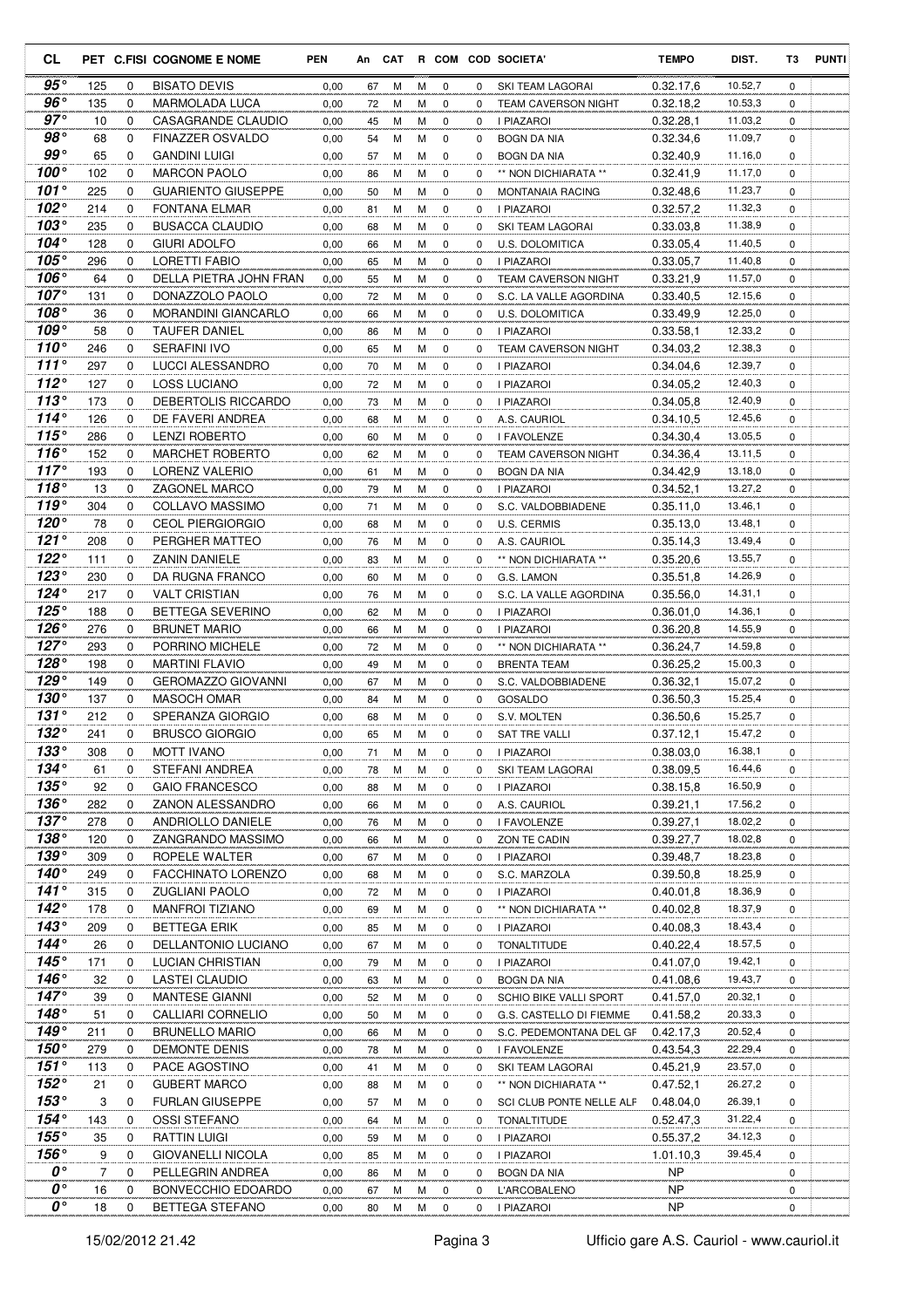| CL                                  |            |               | PET C.FISI COGNOME E NOME               | <b>PEN</b>   |          |        |        |                            |          | An CAT R COM COD SOCIETA'         | <b>TEMPO</b>           | DIST.<br>T3                | <b>PUNTI</b> |
|-------------------------------------|------------|---------------|-----------------------------------------|--------------|----------|--------|--------|----------------------------|----------|-----------------------------------|------------------------|----------------------------|--------------|
| 0°                                  | 22         | 0             | CHIOCCHETTI CARLO                       | 0,00         | 70       | М      | м      | 0                          | 0        | <b>BELA LADINIA</b>               | <b>NP</b>              | $\mathbf 0$                |              |
| $0^{\circ}$                         | 23         | 0             | LORENZI SERGIO                          | 0,00         | 65       | М      | м      | 0                          | 0        | <b>L'ARCOBALENO</b>               | <b>NP</b>              | 0                          |              |
| $\boldsymbol{0}$                    | 24         | 0             | <b>LOTT MARIANO</b>                     | 0,00         | 62       | М      | М      | $\mathbf 0$                | 0        | SKI CLUB SAN MARTINO C.           | <b>NP</b>              | $\mathbf 0$                |              |
| O۰                                  | 25         | $\Omega$      | <b>CAPOVILLA CLEMENTE</b>               | 0,00         | 69       | M      | М      | $\mathbf 0$                | 0        | ZON TE CADIN                      | <b>NP</b>              | 0                          |              |
| $0^{\circ}$                         | 27         | 0             | <b>DEOLA PATRIZIO</b>                   | 0,00         | 58       | M      | М      | $\mathbf 0$                | 0        | <b>TEAM CAVERSON NIGHT</b>        | <b>NP</b>              | $\mathbf 0$                |              |
| O۰                                  | 28         | 0             | CASARI ANDREA                           | 0,00         | 74       | M      | м      | $\mathbf 0$                | 0        | ** NON DICHIARATA **              | <b>NP</b>              | $\mathbf 0$                |              |
| $0^{\circ}$                         | 34         | 0             | <b>MOTT SIMONE</b>                      | 0,00         | 81       | M      | M      | $\mathbf 0$                | 0        | I PIAZAROI                        | <b>NP</b>              | $\mathbf 0$                |              |
| O۰                                  | 41         | 0             | <b>DEFLORIAN LINO</b>                   | 0,00         | 62       | M      | М      | 0                          | 0        | A.S. CAURIOL                      | <b>NP</b>              | 0                          |              |
| O۰<br>$\boldsymbol{0}$              | 42         | $\mathbf 0$   | FELICETTI MARCO 85                      | 0,00         | 85       | М      | М      | $\mathbf 0$                | 0        | SKI TEAM FASSA                    | <b>NP</b>              | $\mathbf 0$                |              |
| O۰                                  | 44         | 0             | <b>VILIOTTI ROBERTO</b>                 | 0,00         | 85       | М      | М      | $\mathbf 0$                | 0        | <b>BOGN DA NIA</b>                | <b>NP</b>              | $\mathbf 0$                |              |
| O۰                                  | 45<br>47   | 0<br>$\Omega$ | <b>MAIER WERNER</b>                     | 0,00         | 69       | М      | М      | 0                          | 0        | <b>KSV TRIATHLON</b>              | <b>NP</b><br><b>NP</b> | $\mathbf 0$<br>$\mathbf 0$ |              |
| O۰                                  | 48         | 0             | DI NENNO REMO<br>OSSI GIOVANNI          | 0,00         | 54<br>77 | M<br>M | М<br>м | $\mathbf 0$<br>$\mathbf 0$ | 0<br>0   | ZON TE CADIN                      | <b>NP</b>              | 0                          |              |
| o۰                                  | 49         | $\mathbf 0$   | <b>MINATI IVAN</b>                      | 0,00<br>0,00 | 74       | M      | M      | $\mathbf 0$                | 0        | U.S. CORNACCI<br>SKI TEAM LAGORAI | <b>NP</b>              | $\mathbf 0$                |              |
| $\boldsymbol{0}$                    | 52         | 0             | <b>RATTIN DOMENICO</b>                  | 0,00         | 77       | M      | М      | $\mathbf 0$                | 0        | I PIAZAROI                        | <b>NP</b>              | $\mathbf 0$                |              |
| O۰                                  | 53         | 0             | <b>FELICETTI MARCO 84</b>               | 0,00         | 84       | M      | M      | $\mathbf 0$                | 0        | S.C. VALLE DI CEMBRA              | <b>NP</b>              | $\mathbf 0$                |              |
| O۰                                  | 54         | $\mathbf 0$   | <b>TOMASELLI DANILO</b>                 | 0,00         | 75       | М      | м      | 0                          | 0        | <b>U.S. DOLOMITICA</b>            | <b>NP</b>              | $\mathbf 0$                |              |
| $\boldsymbol{0}$                    | 57         | 0             | <b>BERGAMASCHI GREGORIO</b>             | 0,00         | 68       | М      | М      | $\mathbf 0$                | 0        | L'ARCOBALENO                      | <b>NP</b>              | $\mathbf 0$                |              |
| O۰                                  | 66         | 0             | DE ROCCO STEFANO                        | 0,00         | 71       | M      | м      | 0                          | 0        | <b>TEAM CAVERSON NIGHT</b>        | <b>NP</b>              | $\mathbf 0$                |              |
| $\boldsymbol{0}$ $\circ$            | 67         | 0             | DE ROCCO PAOLO                          | 0,00         | 80       | М      | М      | $\mathbf 0$                | 0        | <b>TEAM CAVERSON NIGHT</b>        | <b>NP</b>              | $\mathbf 0$                |              |
| O۰                                  | 76         | 0             | <b>GABRIELI MARCO</b>                   | 0,00         | 82       | M      | M      | $\mathbf 0$                | 0        | SKI TEAM LAGORAI                  | <b>NP</b>              | 0                          |              |
| $\boldsymbol{0}$ °                  | 79         | $\Omega$      | CHIOCCHETTI FRANCESCC                   | 0,00         | 72       | M      | М      | 0                          | 0        | BELA LADINIA                      | <b>NP</b>              | $\mathbf 0$                |              |
| o۰                                  | 80         | 0             | <b>TELCH PATRIZIO</b>                   | 0,00         | 85       | M      | M      | $\mathbf 0$                | 0        | S.C. VALLE DI CEMBRA              | <b>NP</b>              | 0                          |              |
| $\boldsymbol{0}$                    | 81         | 0             | PELLARIN ERNESTO                        | 0,00         | 70       | M      | м      | $\mathbf 0$                | 0        | <b>SCI CLUB MIANE</b>             | <b>NP</b>              | $\mathbf 0$                |              |
| $\boldsymbol{0}$                    | 84         | 0             | <b>PARTEL ENZO</b>                      | 0,00         | 73       | M      | М      | 0                          | 0        | <b>BTT SKI ALP</b>                | <b>NP</b>              | $\mathbf 0$                |              |
| O۰                                  | 85         | 0             | <b>BRIGADOI GIANNI</b>                  | 0,00         | 60       | M      | М      | $\mathbf 0$                | 0        | <b>U.S. DOLOMITICA</b>            | <b>NP</b>              | $\mathbf 0$                |              |
| O۰                                  | 87         | 0             | <b>BONINSEGNA CRISTIAN</b>              | 0,00         | 73       | M      | М      | 0                          | 0        | U.S. DOLOMITICA                   | <b>NP</b>              | $\mathbf 0$                |              |
| O۰                                  | 88         | 0             | POTRICH SILVIO                          | 0,00         | 61       | М      | М      | $\mathbf 0$                | 0        | <b>L'ARCOBALENO</b>               | <b>NP</b>              | $\mathbf 0$                |              |
| $0^{\circ}$                         | 89         | $\Omega$      | <b>DEJORI RICHARD</b>                   | 0,00         | 69       | M      | м      | $\mathbf 0$                | 0        | BOGN DA NIA                       | <b>NP</b>              | 0                          |              |
| O۰                                  | 95         | 0             | DELLAGIACOMA NICOLO'                    | 0,00         | 64       | M      | М      | 0                          | 0        | U.S. DOLOMITICA                   | <b>NP</b>              | 0                          |              |
| o۰                                  | 97         | 0             | DI BRINA GIAMPIERO                      | 0,00         | 73       | M      | М      | $\mathbf 0$                | 0        | <b>TEAM KIWI SPORTS</b>           | <b>NP</b>              | 0                          |              |
| $\boldsymbol{0}$                    | 99         | 0             | BETTEGA GIANANTONIO                     | 0,00         | 77       | M      | м      | $\mathbf 0$                | $\Omega$ | ** NON DICHIARATA **              | <b>NP</b>              | $\mathbf 0$                |              |
| 0°                                  | 100        | 0             | PEDROTTI CHRISTIAN                      | 0,00         | 74       | M      | м      | 0                          | 0        | S.C. PANAROTTA                    | <b>NP</b>              | $\mathbf 0$                |              |
| $\boldsymbol{0}$ °                  | 103        | 0             | <b>DEZULIAN RICCARDO</b>                | 0,00         | 72       | М      | м      | 0                          | 0        | <b>BOGN DA NIA</b>                | <b>NP</b>              | $\mathbf 0$                |              |
| 0°                                  | 104        | 0             | <b>BATTISTI MARTINO</b>                 | 0,00         | 63       | М      | м      | $\mathbf 0$                | 0        | <b>GRONLAIT ORIENTEERING (</b>    | <b>NP</b>              | $\mathbf 0$                |              |
| $\boldsymbol{0}$ °                  | 107        | $\Omega$      | <b>RIZ NORBERTO</b>                     | 0,00         | 50       | М      | М      | 0                          | $\Omega$ | G.S. CASTELLO DI FIEMME           | <b>NP</b>              | $\mathbf 0$                |              |
| 0°<br>$\boldsymbol{0}$ °            | 114        | $\Omega$      | <b>ZAMPIERO GIANNI</b>                  | 0,00         | 62       | M      | М      | $\mathbf 0$                | 0        | SKI TEAM LAGORAI                  | <b>NP</b>              | $\mathbf 0$                |              |
| 0°                                  | 115        | 0             | DEZULIAN RENZO                          | 0.00         | 77       | M      | м      | $\Omega$                   | 0        | ** NON DICHIARATA **              | <b>NP</b>              | $\Omega$                   |              |
| 0°                                  | 116<br>124 | 0<br>0        | <b>FOSSEN LORIS</b>                     | 0,00         | 72       | м      | м      | 0                          | 0        | SCI CLUB VAL BURDIGA              | <b>NP</b><br><b>NP</b> | 0                          |              |
| 0°                                  | 132        | 0             | CAINELLI CLAUDIO<br><b>MARTA FRANCO</b> | 0,00<br>0,00 | 67       | М<br>М | м<br>М | 0<br>$\mathbf 0$           | 0<br>0   | L'ARCOBALENO<br>A.S. CAURIOL      | NP                     | 0<br>0                     |              |
| 0°                                  | 134        | 0             | <b>CEMIN ENRICO</b>                     | 0,00         | 73<br>76 | М      | М      | $\mathbf 0$                | 0        | I PIAZAROI                        | <b>NP</b>              | 0                          |              |
| 0°                                  | 138        | $\mathbf 0$   | CRISTELLON STEFANO                      | 0,00         | 78       | М      | М      | 0                          | 0        | G.S. CASTELLO DI FIEMME           | <b>NP</b>              | 0                          |              |
| $\boldsymbol{o} \circ$              | 144        | 0             | STANCHINA ANDREA                        | 0,00         | 81       | М      | М      | 0                          | 0        | G.S. MONTE GINER                  | NP                     | 0                          |              |
| 0°                                  | 147        | 0             | KARADAR STEFAN                          | 0,00         | 57       | м      | м      | 0                          | 0        | <b>KSV TRIATHLON</b>              | NP                     | 0                          |              |
| 0°                                  | 151        | 0             | TRENTIN ALESSANDRO                      | 0,00         | 76       | M      | М      | 0                          | 0        | I FAVOLENZE                       | NP                     | 0                          |              |
| 0°                                  | 153        | 0             | <b>DELUCA TULLIO</b>                    | 0,00         | 42       | М      | М      | 0                          | 0        | BELA LADINIA                      | NP                     | 0                          |              |
| O۰                                  | 154        | $\mathbf 0$   | LOSS ROLANDO                            | 0,00         | 65       | M      | М      | 0                          | 0        | I PIAZAROI                        | <b>NP</b>              | 0                          |              |
| 0°                                  | 160        | 0             | <b>FAVERO DIEGO</b>                     | 0,00         | 73       | М      | М      | 0                          | 0        | S.C. LA VALLE AGORDINA            | <b>NP</b>              | 0                          |              |
| 0°                                  | 162        | 0             | ANGELONI OSCAR                          | 0,00         | 72       | М      | м      | 0                          | 0        | <b>TEAM CAVERSON NIGHT</b>        | <b>NP</b>              | 0                          |              |
| 0°                                  | 163        | 0             | GUADAGNINI ALESSANDRC                   | 0,00         | 64       | м      | М      | 0                          | 0        | U.S. DOLOMITICA                   | NP                     | 0                          |              |
| 0°                                  | 166        | 0             | BORTOLUZZI LORENZO                      | 0,00         | 56       | М      | М      | 0                          | 0        | TEAM CAVERSON NIGHT               | <b>NP</b>              | 0                          |              |
| 0°                                  | 168        | 0             | MURER STEFANO                           | 0,00         | 63       | м      | М      | 0                          | 0        | <b>TEAM CAVERSON NIGHT</b>        | NP                     | 0                          |              |
| $\boldsymbol{0}$ °                  | 169        | 0             | <b>MARTIN IVAN</b>                      | 0,00         | 74       | М      | М      | 0                          | 0        | S.C. LA VALLE AGORDINA            | NP                     | 0                          |              |
| 0°                                  | 170        | 0             | <b>BALLERIN LORENZO</b>                 | 0,00         | 70       | M      | М      | 0                          | 0        | SKI TEAM LAGORAI                  | NP                     | 0                          |              |
| 0°                                  | 174        | 0             | <b>BAROZZI MASSIMO</b>                  | 0,00         | 66       | М      | М      | 0                          | 0        | L'ARCOBALENO                      | NP                     | 0                          |              |
| $\boldsymbol{o} \circ$              | 176        | 0             | BETTEGA ROMANO                          | 0,00         | 84       | М      | м      | 0                          | 0        | I PIAZAROI                        | <b>NP</b>              | 0                          |              |
| 0°                                  | 180        | 0             | SBARDELLA VALERIO                       | 0,00         | 86       | М      | М      | $\mathbf 0$                | 0        | S.C. VALDOBBIADENE                | NP                     | 0                          |              |
| 0°                                  | 181        | 0             | <b>ARMANI REMO</b>                      | 0,00         | 67       | М      | М      | 0                          | 0        | SKI ALP VALLI BRESCIANE           | <b>NP</b>              | 0                          |              |
| $\overline{\boldsymbol{0}}^{\circ}$ | 182        | 0             | DEFRANCESCO MAURIZIO                    | 0,00         | 66       | М      | М      | 0                          | 0        | <b>BELA LADINIA</b>               | NP                     | 0                          |              |
| 0°                                  | 185        | 0             | DALSANT ANDREA                          | 0,00         | 73       | М      | м      | 0                          | 0        | TRIATHLON TRENTINO                | NP                     | 0                          |              |
| 0°                                  | 189        | 0             | <b>CINCELLI STEFANO</b>                 | 0,00         | 74       | М      | м      | 0                          | 0        | <b>BELA LADINIA</b>               | <b>NP</b>              | 0                          |              |
| 0°                                  | 194        | 0             | <b>FRANZINI MANUEL</b>                  | 0,00         | 76       | М      | М      | 0                          | 0        | G.S. COSTALTA                     | NP                     | 0                          |              |
| 0°                                  | 195        | 0             | <b>DELLADIO MATTEO</b>                  | 0,00         | 87       | М      | м      | 0                          | 0        | U.S. CORNACCI                     | <b>NP</b>              | 0                          |              |
| 0°                                  | 201        | 0             | BERTOLINI ANDREA                        | 0,00         | 77       | М      | М      | 0                          | 0        | MBS MALCESINE                     | <b>NP</b>              | 0                          |              |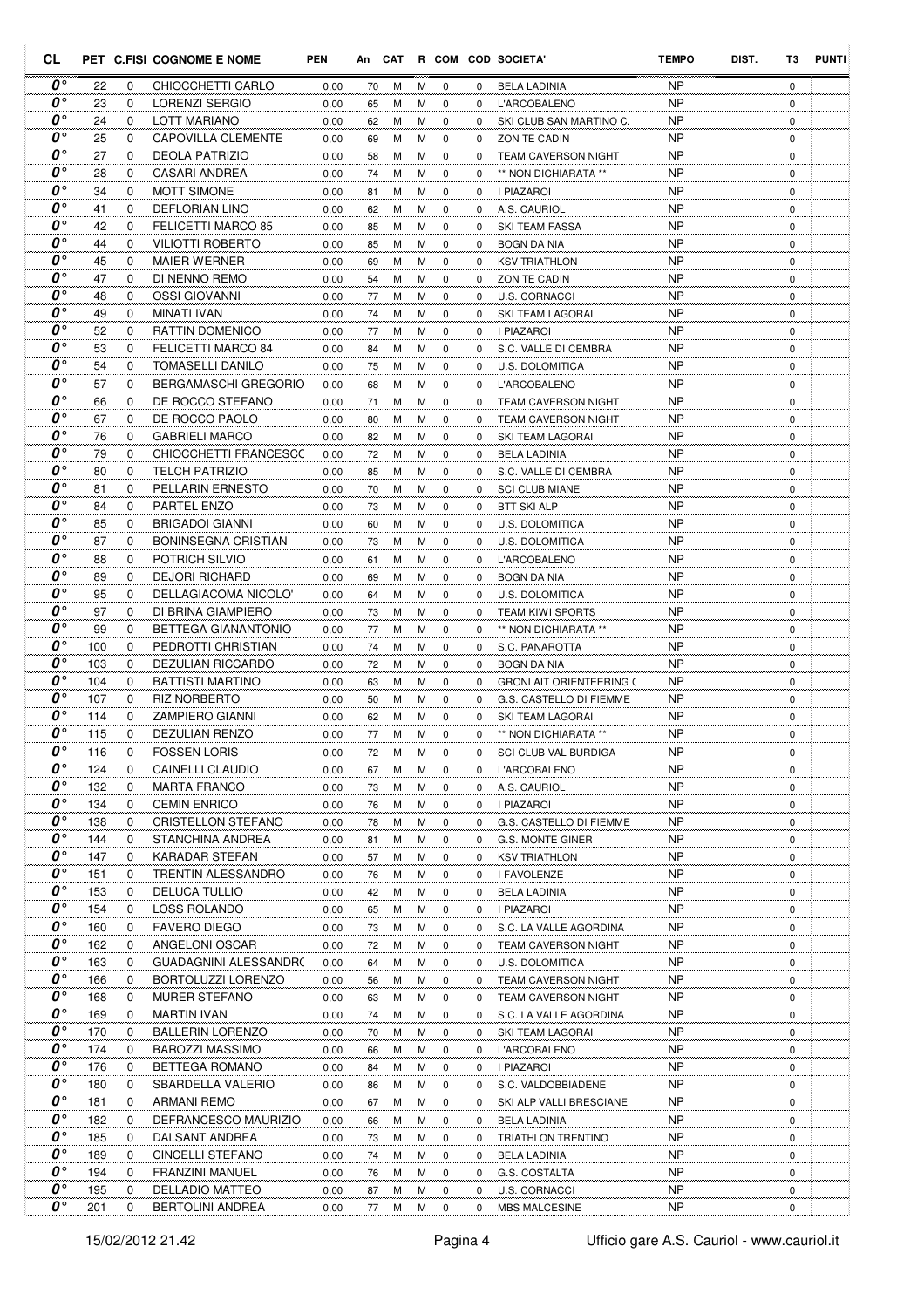| <b>CL</b>                           |     |             | PET C.FISI COGNOME E NOME   | <b>PEN</b> |    | An CAT |   |             |          | R COM COD SOCIETA'             | <b>TEMPO</b> | DIST. | T3          | <b>PUNTI</b> |
|-------------------------------------|-----|-------------|-----------------------------|------------|----|--------|---|-------------|----------|--------------------------------|--------------|-------|-------------|--------------|
| $\boldsymbol{0}$ °                  | 202 | 0           | <b>FRANCESCHI GIUSEPPE</b>  | 0,00       | 51 | M      | М | $\mathbf 0$ | 0        | <b>TRIATHLON TRENTINO</b>      | <b>NP</b>    |       | $\mathbf 0$ |              |
| O۰                                  | 206 | $\Omega$    | <b>ANDERLE GIOVANNI</b>     | 0,00       | 73 | M      | M | $\mathbf 0$ | $\Omega$ | S.C. PANAROTTA                 | <b>NP</b>    |       | 0           |              |
| $\boldsymbol{0}$ °                  | 210 | $\Omega$    | <b>JELLICI MIRCO</b>        | 0.00       | 70 | M      | M | $\mathbf 0$ | 0        | <b>BELA LADINIA</b>            | <b>NP</b>    |       | 0           |              |
| O۰                                  | 218 | 0           | <b>LAUTON CORNELIO</b>      | 0,00       | 82 | M      | М | $\mathbf 0$ | $\Omega$ | <b>BOGN DA NIA</b>             | <b>NP</b>    |       | 0           |              |
| O۰                                  | 220 | $\Omega$    | <b>VALT LORIS</b>           | 0,00       | 75 | M      | M | $\mathbf 0$ | $\Omega$ | <b>BELA LADINIA</b>            | <b>NP</b>    |       | $\Omega$    |              |
| O۰                                  | 222 | $\Omega$    | <b>CRISTOFORI FRANCESCO</b> | 0,00       | 76 | M      | М | $\mathbf 0$ | $\Omega$ | S.C. VALLE DI CEMBRA           | <b>NP</b>    |       | 0           |              |
| O۰                                  | 226 | $\Omega$    | DONDIO MASSIMO              | 0,00       | 69 | M      | М | $\mathbf 0$ | 0        | <b>U.S. CORNACCI</b>           | <b>NP</b>    |       | 0           |              |
| $\boldsymbol{0}$                    | 228 | $\Omega$    | <b>FACCHIN VITTORIO</b>     | 0.00       | 66 | M      | M | $\Omega$    | $\Omega$ | G.S. LAMON                     | <b>NP</b>    |       | $\Omega$    |              |
| O۰                                  | 229 | $\Omega$    | NÄCKLER ARNOLD              | 0,00       | 66 | M      | M | $\mathbf 0$ | $\Omega$ | SPORTLER TEAM                  | <b>NP</b>    |       | 0           |              |
| O۰                                  | 231 | 0           | <b>TAVERNARO MICHELE 74</b> | 0,00       | 74 | M      | М | $\mathbf 0$ | 0        | I PIAZAROI                     | <b>NP</b>    |       | 0           |              |
| O۰                                  | 233 | $\Omega$    | SAVI ALESSANDRO             | 0.00       | 67 | M      | M | $\Omega$    | $\Omega$ | <b>DOLOMITI SKI ALP</b>        | <b>NP</b>    |       | $\Omega$    |              |
| O۰                                  | 236 | $\Omega$    | <b>BORTOLINI IVO</b>        | 0,00       | 68 | M      | M | $\mathbf 0$ | 0        | <b>SCI CLUB MIANE</b>          | <b>NP</b>    |       | 0           |              |
| 0°                                  | 242 | 0           | <b>BOSIN ELIGIO</b>         | 0,00       | 73 | M      | М | $\mathbf 0$ | 0        | U.S. DOLOMITICA                | <b>NP</b>    |       | 0           |              |
| O۰                                  | 243 | $\Omega$    | <b>SCALET SIMONE</b>        | 0.00       | 85 | M      | M | $\mathbf 0$ | $\Omega$ | <b>I PIAZAROI</b>              | <b>NP</b>    |       | $\Omega$    |              |
| $\boldsymbol{0}$ °                  | 244 | 0           | MORANDUZZO GIULIO           | 0,00       | 59 | M      | М | $\mathbf 0$ | $\Omega$ | <b>L'ARCOBALENO</b>            | <b>NP</b>    |       | 0           |              |
| O۰                                  | 245 | $\Omega$    | <b>GIOTTO MAURO</b>         | 0,00       | 80 | M      | M | $\mathbf 0$ | 0        | ** NON DICHIARATA **           | <b>NP</b>    |       | 0           |              |
| o۰                                  | 248 | $\Omega$    | <b>DEJORI ERICH</b>         | 0,00       | 65 | M      | M | $\Omega$    | $\Omega$ | <b>BOGN DA NIA</b>             | <b>NP</b>    |       | 0           |              |
| $\boldsymbol{0}$                    | 254 | $\Omega$    | <b>DONDIO GRAZIANO</b>      | 0.00       | 88 | M      | M | $\mathbf 0$ | 0        | <b>U.S. CORNACCI</b>           | <b>NP</b>    |       | 0           |              |
| O۰                                  | 260 | $\Omega$    | PASQUALINI AGOSTINO         | 0,00       | 65 | M      | М | $\mathbf 0$ | 0        | I FAVOLENZE                    | <b>NP</b>    |       | 0           |              |
| o۰                                  | 264 | $\Omega$    | <b>LANDOLFI ALESSANDRO</b>  | 0,00       | 77 | M      | M | $\mathbf 0$ | $\Omega$ | I FAVOLENZE                    | <b>NP</b>    |       | $\mathbf 0$ |              |
| $\boldsymbol{o} \circ$              | 265 | $\Omega$    | <b>CHENET EMANUEL</b>       | 0.00       | 78 | M      | M | $\mathbf 0$ | $\Omega$ | <b>TEAM CAVERSON NIGHT</b>     | <b>NP</b>    |       | 0           |              |
| O۰                                  | 267 | $\mathbf 0$ | DE PAOLI JACOPO             | 0,00       | 88 | M      | M | 0           | 0        | S.C. VALDOBBIADENE             | <b>NP</b>    |       | 0           |              |
| O۰                                  | 268 | $\Omega$    | <b>ZANON CARLO</b>          | 0.00       | 61 | M      | M | $\Omega$    | $\Omega$ | A.S. CAURIOL                   | <b>NP</b>    |       | $\Omega$    |              |
| O۰                                  | 269 | 0           | <b>FESTI ANDREA</b>         | 0,00       | 79 | M      | M | $\mathbf 0$ | $\Omega$ | <b>GRONLAIT ORIENTEERING (</b> | <b>NP</b>    |       | 0           |              |
| O۰                                  | 274 | $\Omega$    | DE LAZZER GIULIANO          | 0,00       | 74 | M      | М | $\mathbf 0$ | $\Omega$ | <b>I PIAZAROI</b>              | <b>NP</b>    |       | 0           |              |
| O۰                                  | 275 | $\Omega$    | POSSAMAI RENZO              | 0.00       | 64 | M      | M | $\Omega$    | $\Omega$ | S.C. VALDOBBIADENE             | <b>NP</b>    |       | $\Omega$    |              |
| $\boldsymbol{0}$                    | 287 | $\Omega$    | <b>MARCHIONI ANTONIO</b>    | 0,00       | 65 | M      | M | $\mathbf 0$ | 0        | ** NON DICHIARATA **           | <b>NP</b>    |       | 0           |              |
| 0°                                  | 289 | $\Omega$    | MOTTES GIACOMO              | 0,00       | 64 | M      | М | $\mathbf 0$ | 0        | <b>TEAM CAVERSON NIGHT</b>     | <b>NP</b>    |       | 0           |              |
| o۰                                  | 290 | $\Omega$    | FELICETTI ANDREA            | 0.00       | 80 | M      | М | $\mathbf 0$ | $\Omega$ | <b>BELA LADINIA</b>            | <b>NP</b>    |       | $\Omega$    |              |
| $0^{\circ}$                         | 291 | $\Omega$    | DE PAOLI MATTIA             | 0,00       | 86 | M      | M | $\mathbf 0$ | $\Omega$ | S.C. VALDOBBIADENE             | <b>NP</b>    |       | 0           |              |
| $\overline{\boldsymbol{0}}^{\circ}$ | 292 | $\mathbf 0$ | PEDOT STEFANO               | 0,00       | 83 | M      | M | $\mathbf 0$ | 0        | S.C. VALLE DI CEMBRA           | <b>NP</b>    |       | 0           |              |
| O۰                                  | 295 | $\Omega$    | GIULIANI MATTIA             | 0.00       | 87 | M      | M | 0           | $\Omega$ | <b>BOGN DA NIA</b>             | <b>NP</b>    |       | $\Omega$    |              |
| O۰                                  | 302 | $\Omega$    | <b>PICCININI FLAVIO</b>     | 0,00       | 77 | M      | М | 0           | $\Omega$ | <b>I PIAZAROI</b>              | <b>NP</b>    |       | 0           |              |
| O۰                                  | 314 | 0           | <b>BARTOLI FABRIZIO</b>     | 0,00       | 86 | M      | М | $\mathbf 0$ | 0        | <b>BOGN DA NIA</b>             | <b>NP</b>    |       | 0           |              |
| O۰                                  | 177 | $\Omega$    | CODELLO WALTER              | 0.00       | 75 | M      | М | 0           | 0        | S.C. VALDOBBIADENE             | <b>NP</b>    |       | 0           |              |
| $\boldsymbol{0}$                    | 11  | $\Omega$    | <b>CERCHIO MATTEO</b>       | 0.00       | 75 | M      | М | $\Omega$    | $\Omega$ | SKI CLUB SAN MARTINO C.        | <b>NP</b>    |       | 0           |              |
| $0^{\circ}$                         | 15  | $\Omega$    | RIVA DIEGO                  | 0,00       | 67 | M      | М | $\Omega$    | $\Omega$ | S.C. LA VALLE AGORDINA         | <b>NP</b>    |       | 0           |              |